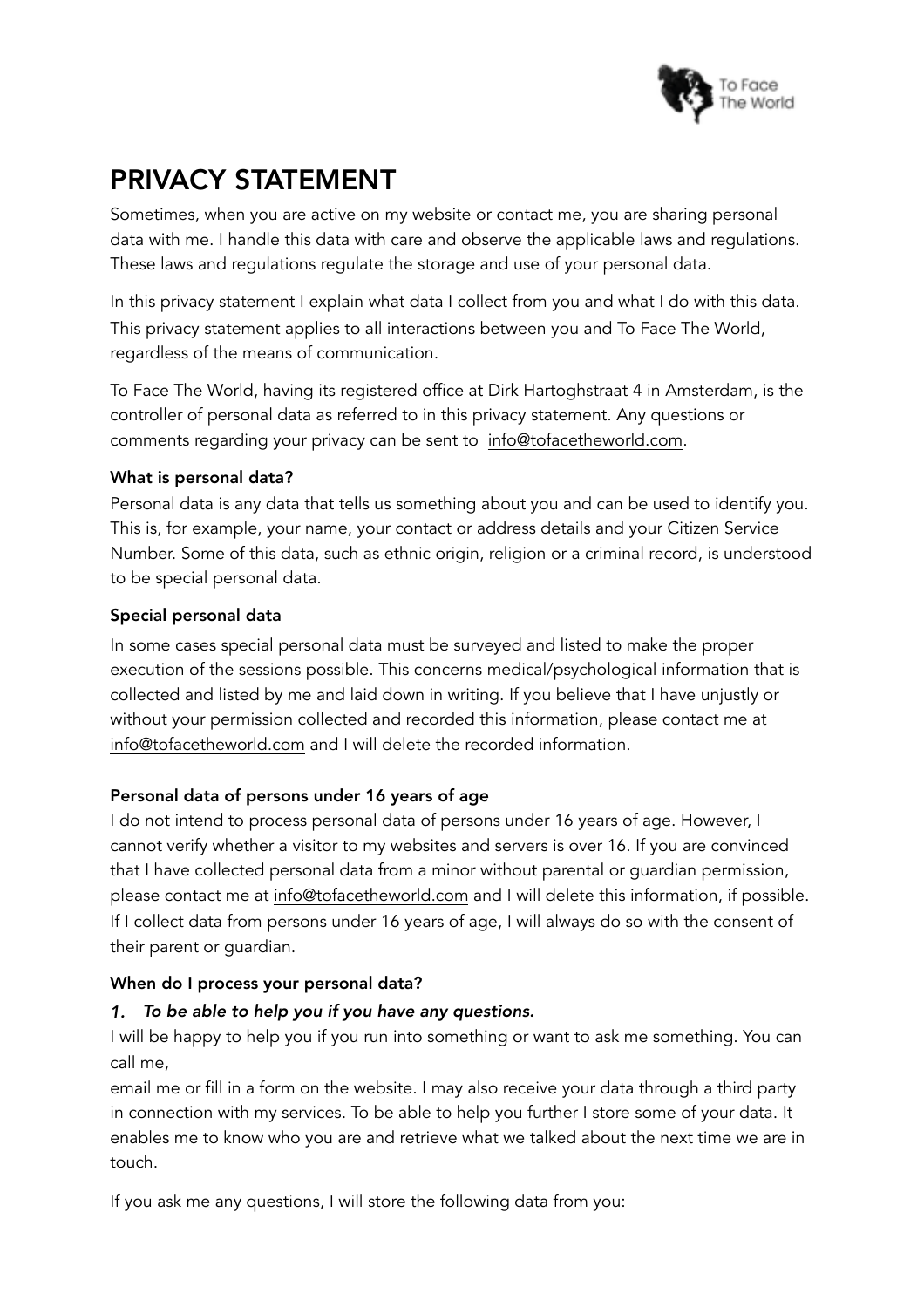

- Name
- E-mail address
- Your message

Legal basis: legitimate interest

#### *2. To make and send you an offer/quotation*

Before I start working for you, naturally I can send you an offer or a quotation for a programme. For this purpose I will store the following data from you:

- Name and address
- E-mail address
- Telephone number
- Company name (optional)
- Chamber of Commerce registration number (optional)
- VAT-ID number (optional)

Legal basis: legitimate interest

# *3. To execute an agreement, contact for a coaching session, make notes of coaching interviews, and make appointments with you and to provide you access to the online services.*

If you use my services, of course you want to be helped and receive what you asked for. I store the following data for the execution of an agreement:

- Name and address
- E-mail address
- Telephone number

Legal basis: execution of the agreement.

#### *4. To be able to invoice you and for debt collection.*

Of course, the services you use must also be paid for. If you fail to pay, I will start debt collection proceedings. In connection with invoicing and debt collection, I will store the following data from you: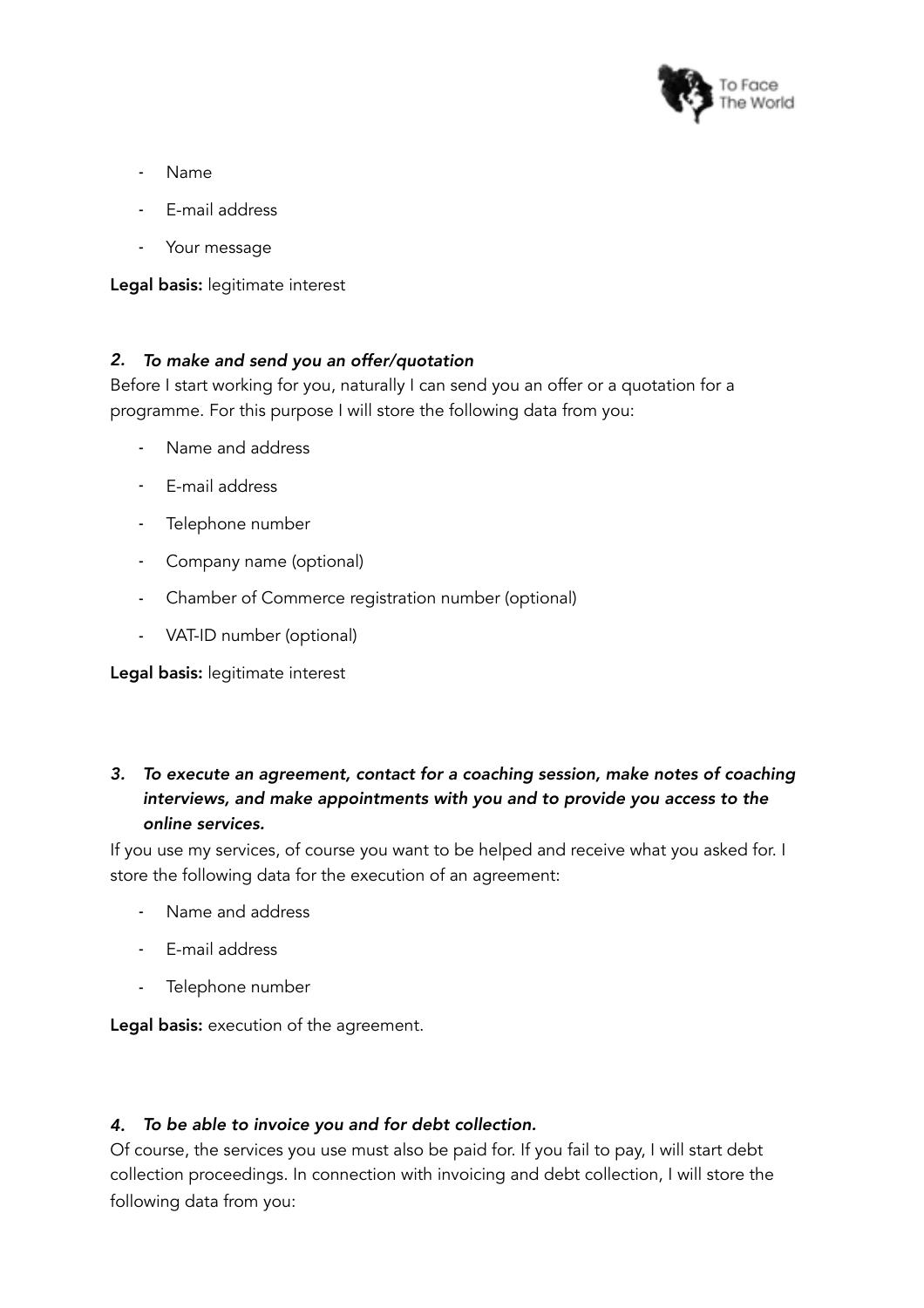

- Name and address
- E-mail address
- Telephone number
- Company name (optional)
- Chamber of Commerce registration number (optional)
- VAT-ID number (optional)
- Bank account details

Legal basis: legal obligation

# *5. To keep you informed of changes in my services.*

If I make any changes to my services, general terms and conditions, privacy statement or other important matters, I will want to inform you. If you agree, I will use the following data to process your data in my newsletter system:

- Name
- E-mail address

Legal basis: execution of the agreement.

# *6. To send you my newsletters and free giveaways.*

If you have informed me that you wish to receive my newsletters and the free giveaway, I will store the following data from you:

- Name
- E-mail address

Legal basis: permission

# *7. To sign up for webinars/master classes and to send you information about my webinars and (online) services.*

If you have signed up for a webinar or have purchased a course, I will send you additional information (dates, times etc.). If you agree, I will store the following data from you:

- Name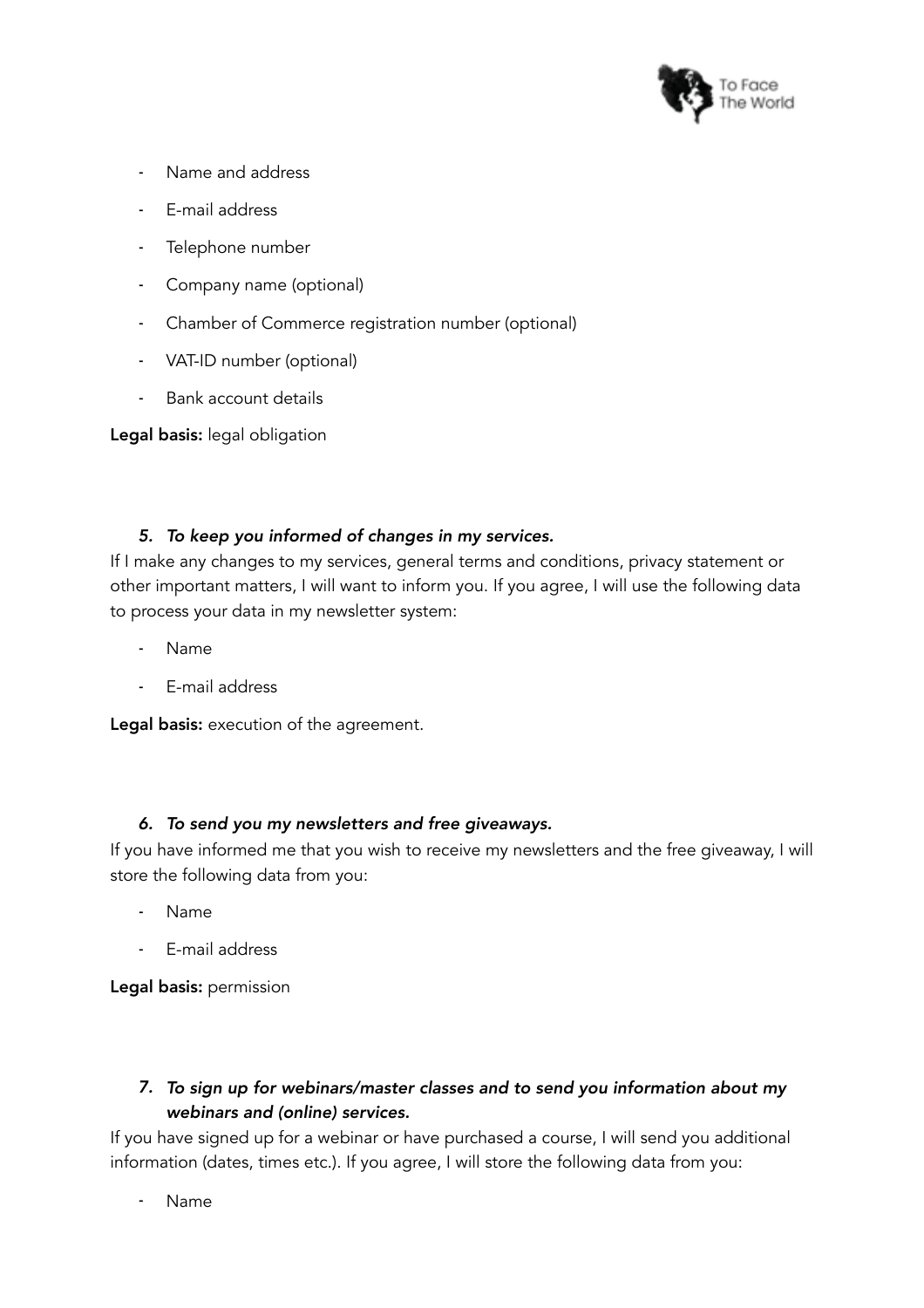

- E-mail address

Legal basis: execution of the agreement.

#### Cookies and similar techniques I use

To Face The World uses functional, analytical and tracking cookies. A cookie is a small text file that is stored on your computer, tablet or telephone when you first visit a website. I use cookies with a purely technical functionality so that the website works as intended.

In addition, I use analytical cookies such as Google Analytics to study the behaviour of my visitors and to improve my website accordingly. Last but not least, I also sometimes use tracking cookies (Facebook pixel) so that I can offer you tailor-made content and advertisements. These include advertisers and social media companies.

If I need your permission to place cookies, I will ask you for it during your first visit to my website. I then also refer you to my cookie statement. You can opt out of cookies by configuring your internet browser so that it does not store any more cookies.

#### Transfer to partners

For the execution of my services I cooperate with various suppliers and partners.

These suppliers and partners include parties, who:

- take care of my administration (Wix & Manon Franken)
- send my newsletters (Ascent)
- handle my payments and debt collections (Moneybird & Paypal)
- take care of my webhosting (Wix)
- host my webinars/master classes (Zoom and Kajabi)
- take care of my bookkeeping
- host my platform (Kajabi & Stripe)

I have concluded processing agreements and/or non-disclosure agreements with subprocessors to ensure the security of your data. I only work with partners who can comply with the GDPR.

Some of my partners are located outside the European Economic Area (the countries within the European Union, Liechtenstein, Norway and Iceland). Your data may be processed in the United States and/or other countries where these companies have their cloud storage and servers and/or backups. I have agreed appropriate measures with these partners which are laid down in a processing agreement/Data Processing Addendum or in a model agreement of the European Commission [\(click here\)](https://eur-lex.europa.eu/legal-content/en/TXT/?uri=CELEX%253A32010D0087). Most of them have already signed and put into effect the stricter GDPR. This is how I ensure that your data is properly protected.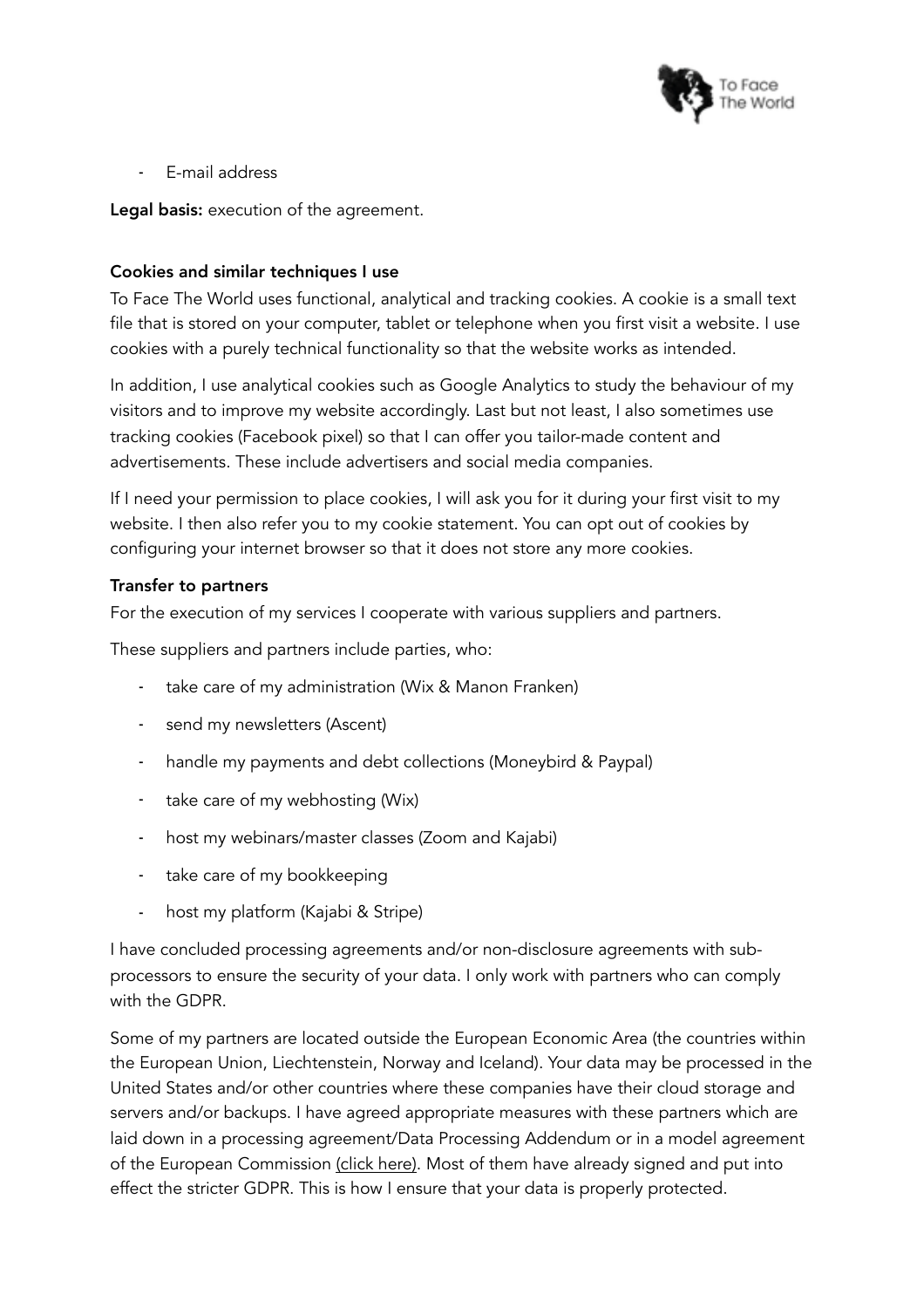

## Transfer to third parties

In principle, I do not share your information or sell it to individuals or organisations outside To Face The World, except when it concerns partners as described above. Additionally, I may be obliged to transfer your data pursuant to a statutory duty.

## The security of your data

To Face The World has appropriate technical and organisational security measures in place to protect your personal data from misuse, unlawful or unauthorised use and loss. All parties who process your data for me (sub-processors) or can inspect it (e.g. employees or temporary workers) sign a processing agreement or a non-disclosure agreement.

#### How long will your data be stored?

I use different storage periods for different data flows. Of course you always have the right to ask me to delete your data. More information can be found under the heading "Your rights".

#### Personal data:

Name, address details, telephone number and e-mail will be deleted one year after our last contact.

#### E-mail:

Any e-mails older than one year will be deleted unless they are still relevant to the execution of an agreement or the resolution of a dispute.

#### Invoices and offers:

Invoices and offers can be removed after the legal retention period of seven years. Until then your data will in any case remain in my invoicing system.

#### Data within the platform:

I delete the data you store within the platform one year after you last used the platform.

#### Newsletter:

You can remove your data from my newsletter system at any time.

# Your rights

You have the right to inspect, correct and delete your personal data. In addition, you have the right to withdraw your permission to process the data or to object to To Face The World processing your personal data. You also have the right to data portability. You can send a request for inspection, correction, deletion or transfer of your personal data or a request to withdraw your permission or your objection to the processing of your personal data to [info@tofacetheworld.com](mailto:info@tofacetheworld.com).

To make sure that the request for inspection has been made by you, I will ask you to enclose a copy of your identification with the request. Black out your passport photo, MRZ (machine readable zone, the strip with numbers at the bottom of the passport), passport number and Citizen Service Number (BSN) in this copy to protect your privacy